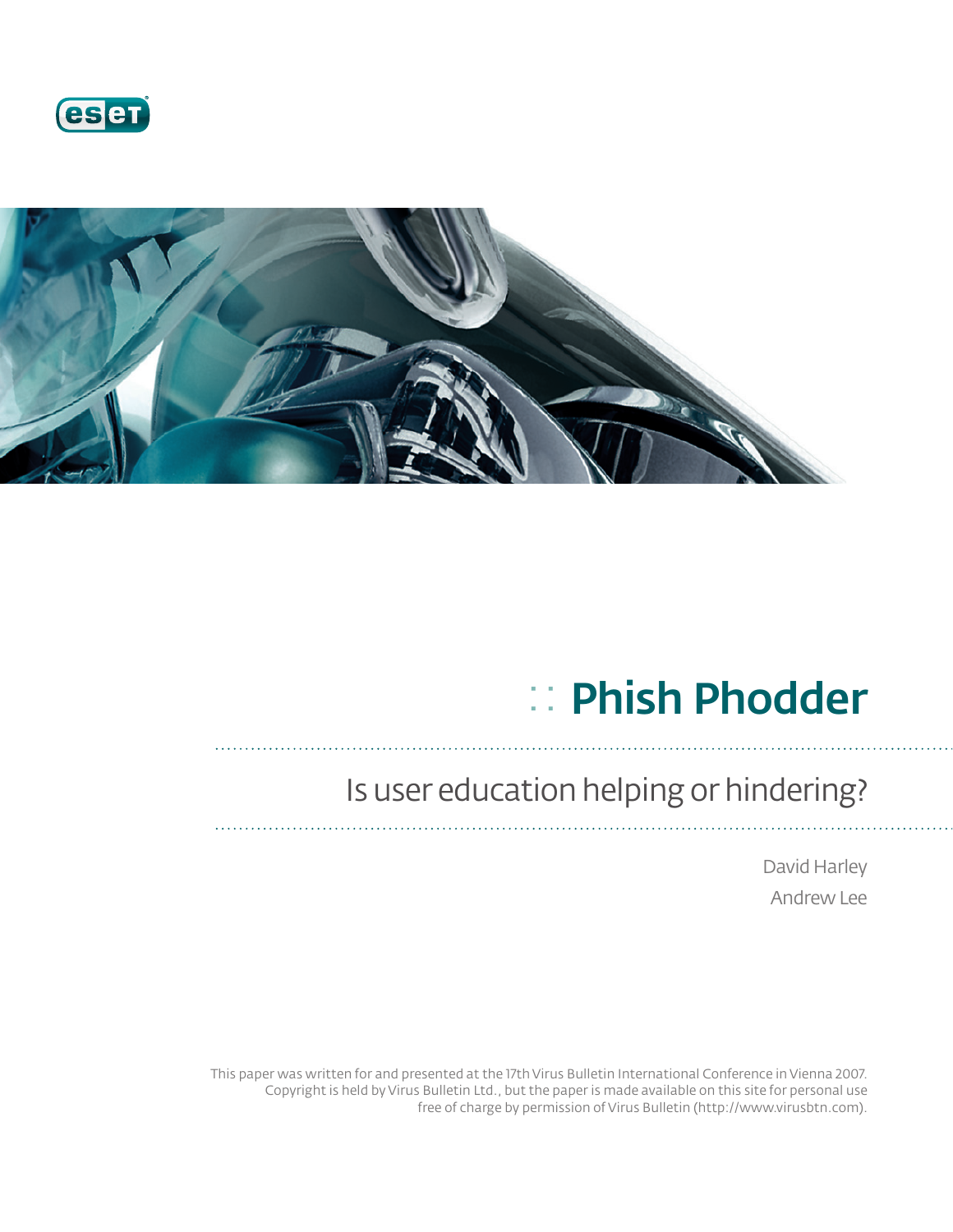# Table of Contents

| Abstract                                      | $\overline{2}$ |
|-----------------------------------------------|----------------|
| Introduction                                  | $\overline{2}$ |
| Why and How Does Phishing Work?               | 3              |
| Phishing Attack Components                    | 4              |
| <b>Bait Distribution</b>                      | 4              |
| Data Collection                               | 5              |
| Literature Review                             | 5              |
| De-Gulling the Gullible – Teaching Scepticism | 7              |
| Conclusion                                    | 9              |
| References                                    | 13             |
| Glossary                                      | 14             |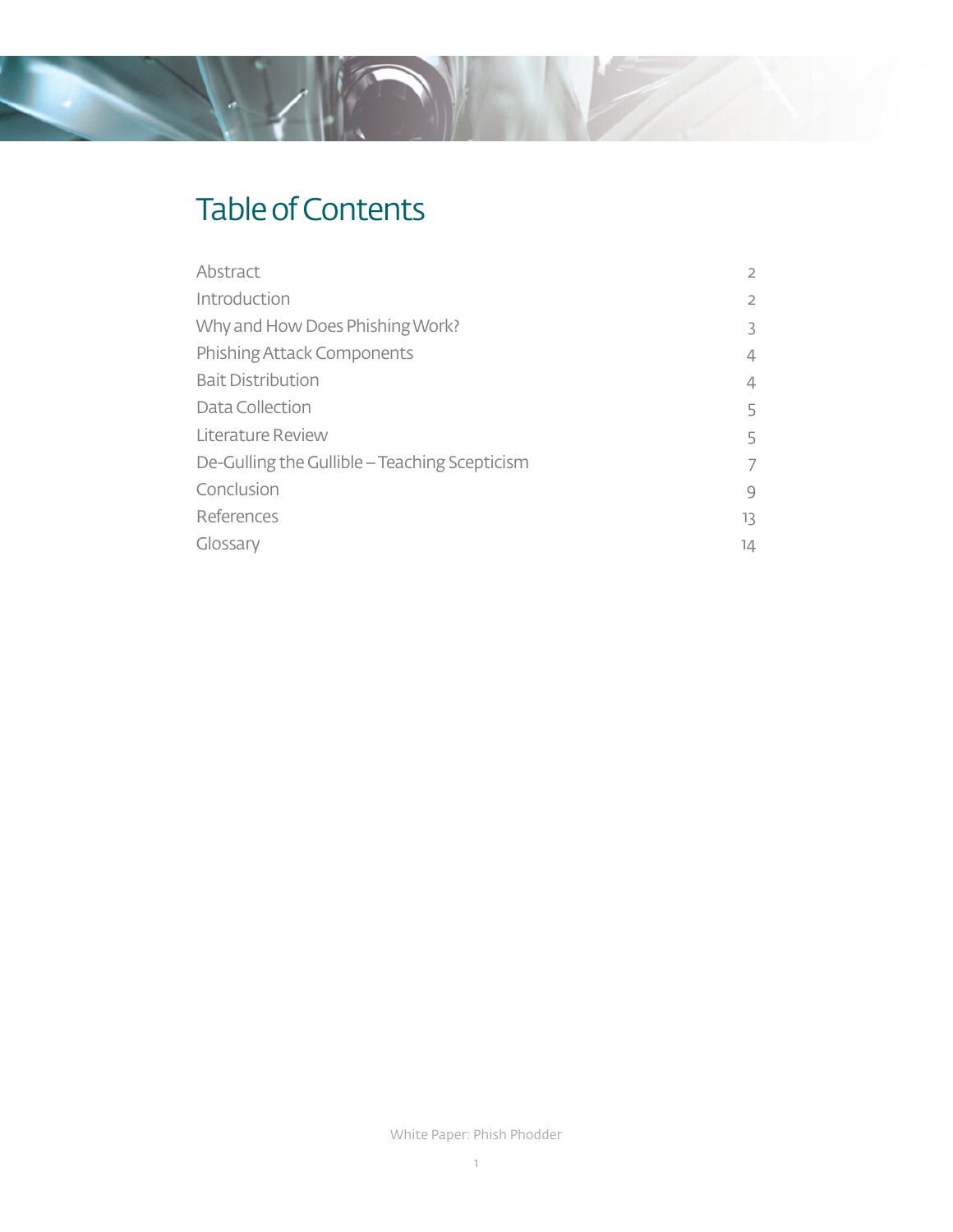### Abstract

Mostly, security professionals can spot a phish a mile off . If they do err, it's usually on the side of caution, for instance when real organizations fail to observe best practice, and generate phish-like marketing messages. Many sites are now addressing the problem with phishing quizzes, intended to teach the everyday user to distinguish phish from phowl (sorry). Academic papers on why people fall for phishing mails and sites are something of a growth industry. Yet phishing attacks continue to increase, and, while accurate and up-to-date figures for financial loss are hard to come by, indications are that losses from phishing and other forms of identity theft continue to climb. This paper:

- 1. Evaluates current research on how end users are susceptible to phishing attacks and ID theft.
- 2. Evaluates a range of web based educational and informational resources in general and summarizes the pros and cons of the quiz approach in particular.
- 3. Reviews the shared responsibility of phished institutions and phishing mail targets for reducing the impact of phishing scams. What constitutes best practice for financerelated mail-outs and e-commerce transactions? How far can we rely on detection technology?

#### **Introduction**

We should define what we don't mean by phishing for the purposes of this paper, though we will allude to other forms of scam where appropriate. But we won't be focusing on the following:

- 419 (Advance fee fraud) scams,<sup>1</sup> though such scams usually involve masquerading. However, any ID theft involved is generally incidental.
- Pump and dump scams, which are more impersonal in nature, and don't involve direct access to the mail recipient's funds or identity.<sup>2</sup>
- Mule recruitment scams (419- or phishing-related). However, mule recruitment is another side of the Black Hat Economy<sup>3</sup> of which phishing is one of the essential components.
- Deceptive messages that aren't generally or primarily profit-motivated (hoaxes, urban legends and so on),<sup>4</sup> though these sometimes involve some element of identity theft ("This virus warning was issued this morning by AOL/Microsoft/ McAfee/Loamshire police/whoever else might convince you to mistake this out-andout fiction for the truth...").<sup>5</sup>

We have, however, detailed the distinctions between these and other scams in another phishing-related paper.2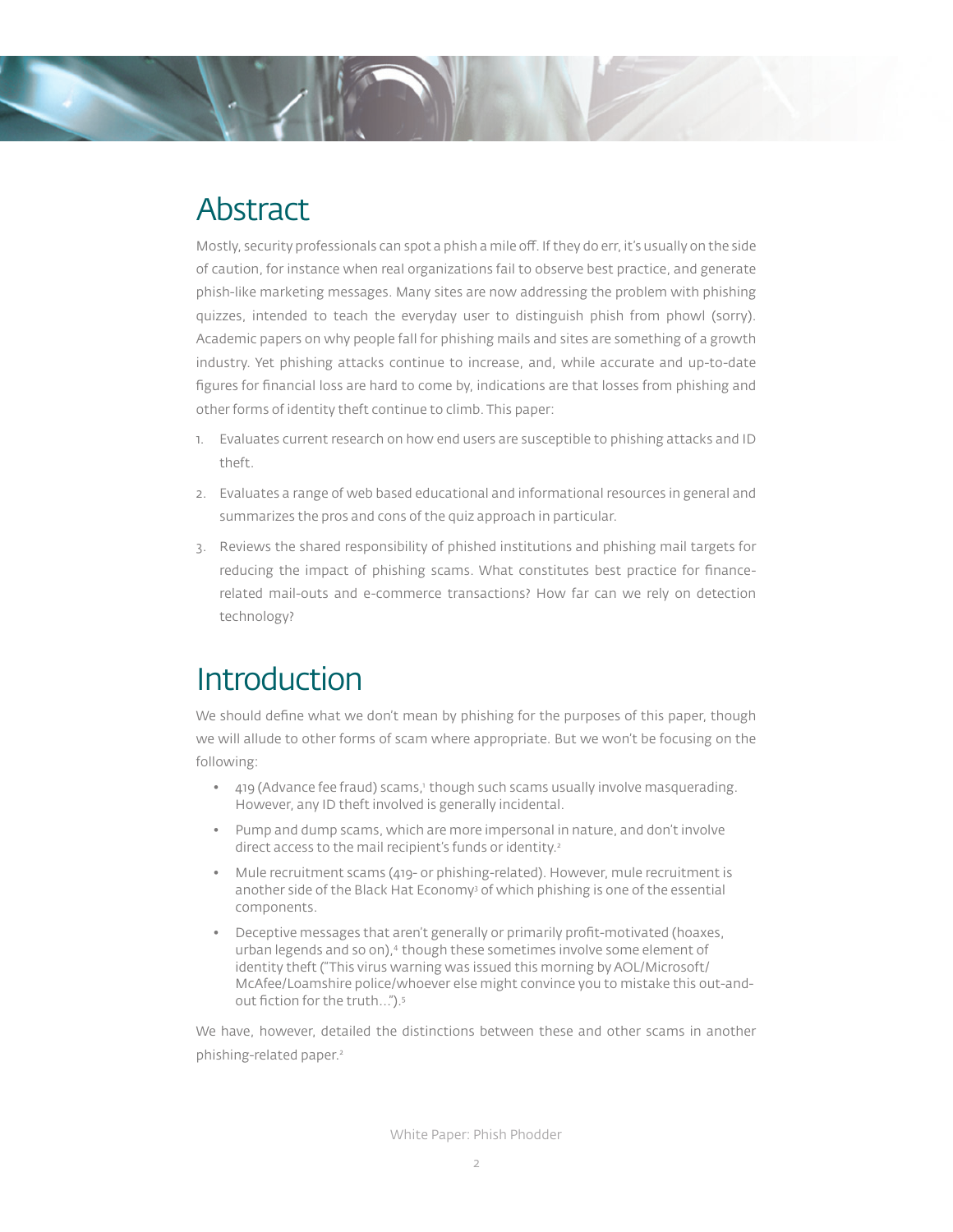So what do we mean by phishing? Certainly the practice of posting a deceptive message (often, but not necessarily via email) $\epsilon$  as part of an attempt at fraud and/or identity theft, and especially one manipulated to make it look as if it comes from a legitimate business or agency, when in reality it is from a criminal source.2 We assume an intent to acquire sensitive data by malicious social engineering. The underlying assumption is of intent to plunder the victim's financial resources, to steal their identity for criminal purposes, to obtain information about them for sale to others, or a combination thereof. However, the posting of a deceptive message is only part of the phishing process: equally important is the dishonest acquisition of data from fake web sites or other data capture methods, including fake forms, keyloggers, backdoor Trojans and so on. So it's still important that the user education process includes, somewhere, awareness of the dangers of message attachments and downloads (including drive-by downloads) from unverified sites, however convincing they may look.

It's often assumed that phishing is about finance-related institutions (banks, credit unions, Paypal, auction sites etc.) We don't assume, however, that target data is always related to the victim's personal finances. In principle this kind of attack can be intended to access quite different forms of data (industrial espionage, ISP account info, info relating to access to restricted systems, and so on.) Non-commercial entities may also need to allow clients to volunteer financial information to pay for services electronically. In consequence, potential victims are conditioned to share sensitive data with groups masquerading as taxation departments, healthcare and social security agencies, law enforcement and so on – even in some circumstances, retail outfits where ordering via telephone or web.<sup>7</sup> Quizzes assuming financial data could be considered over-specific: after all, we consider it more useful to teach generic scepticism than the recognition of highly specific scams.

Phishing activity is not necessarily restricted to short-term exploitation of financial data, but may be extended to full-scale identity theft. Unsurprisingly, quiz sites that cover this range of scams earn extra brownie points, in our view, though in this instance points don't mean prizes.

#### Why and How Does Phishing Work?

Mustaca<sup>8</sup> suggests that a number of factors are at work:

- The verisimilitude of the phish email and and/or of the faked site to which it links
- How fast and how far the mail is distributed before the site is shut down
- Speed and timing of activation of the fake site
- Susceptibility of phish mails and (possibly) fake sites to automated detection.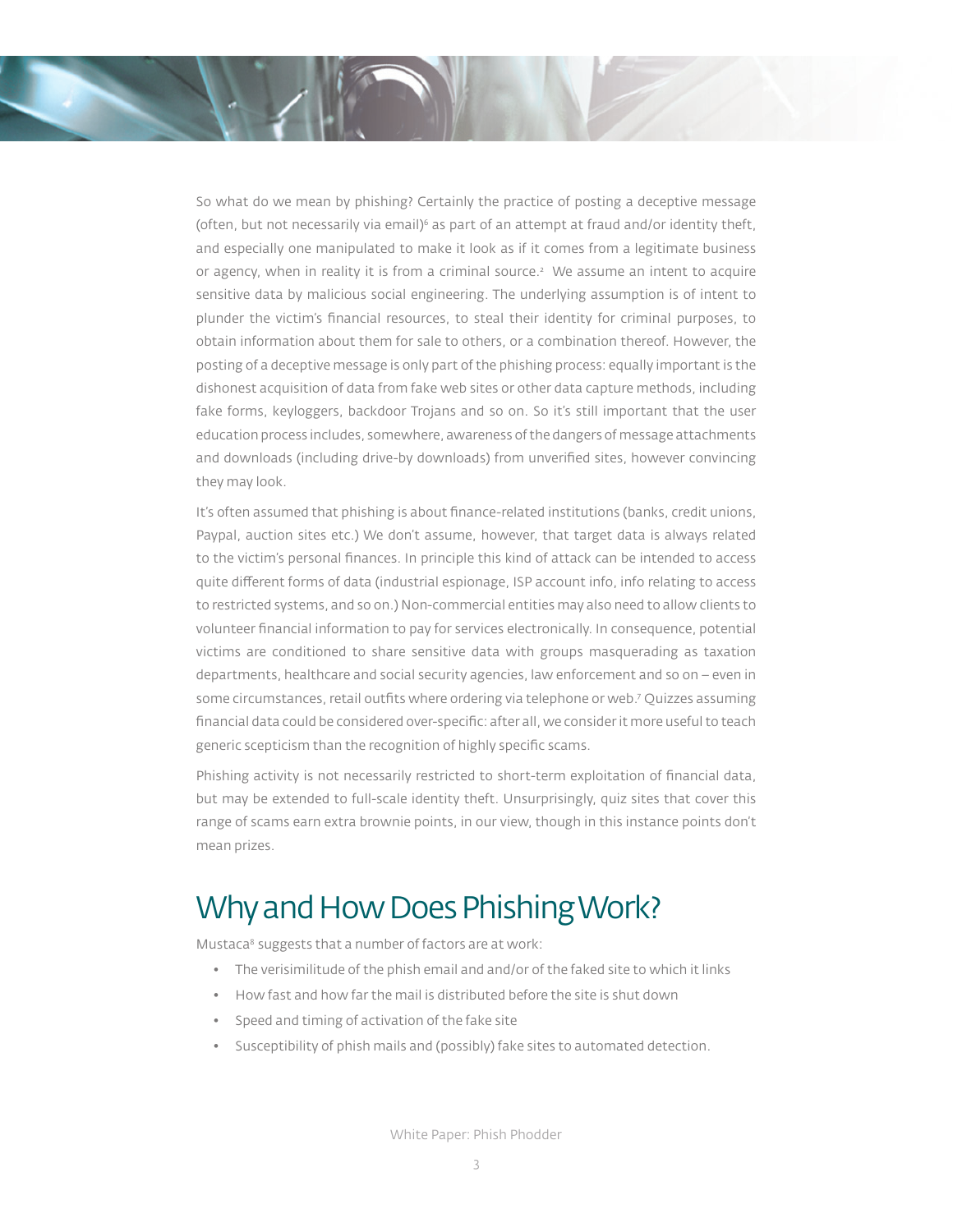In fact, the technical skills of the criminal (in terms of presenting convincing counterfeit emails and web sites) are far from being the only relevant factor. While the general level of phishing presentation has risen dramatically, the continuing success of stereotyped 419 scams suggests that poor presentation doesn't always mitigate gullibility.<sup>9</sup> Skilful social engineering (offering rewards for information, or scare tactics like "your account has been compromised – to re-authenticate, click here, or we'll cancel your account") is at least as relevant, though perhaps the most effective weapon in the scammer's armoury is simply that victims are confused about the nature of the problem. Of course, education, including phish quizzes, should dispel some of that confusion.

#### Phishing Attack Components

A phishing attack can be regarded as having three parts, as described by Mustaca<sup>8</sup> in a model subsequently adapted by Harley & Lee.<sup>2</sup>

- Bait distribution through email, instant messaging, or, increasingly, other channels. Vishing, for example, uses VoIP (Voice over IP) technology to extend phish-like scams to telephone services.
- Data collection through misdirection, most commonly through a fake web site. In principle, data may also be collected through a direct response to email, or an intermediate form of misauthenticated response, or through the planting of spyware.
- The use of the misappropriated information for purposes of fraud and identity theft.

These definitions are purely functional: a phishing crew may comprise a far wider range of roles (bot-herder, mule-driver, programmer and so on.) These issues are further addressed in several papers<sup>2, 3</sup> and other resources.

#### Bait Distribution

Phish emails range from crude, badly-spelled plain-text to sophisticated, well-conceived, graphic-rich messages distinguishable only by their content and provenance. They share characteristics with other forms of scam (hashbusters, use of images, and so on) but there are techniques particularly associated with phish-type mails. Since most of them are intended to misdirect victims to a site masquerading as a legitimate web page, they often feature some kind of concealment or obfuscation of the real target URL, using URL encoding, misused <map> tags, and so on.2 Most phish quizzes are focused on the recognition of phishing emails, but don't always explore these details, even though some of them are not hard to spot in a modern mail client.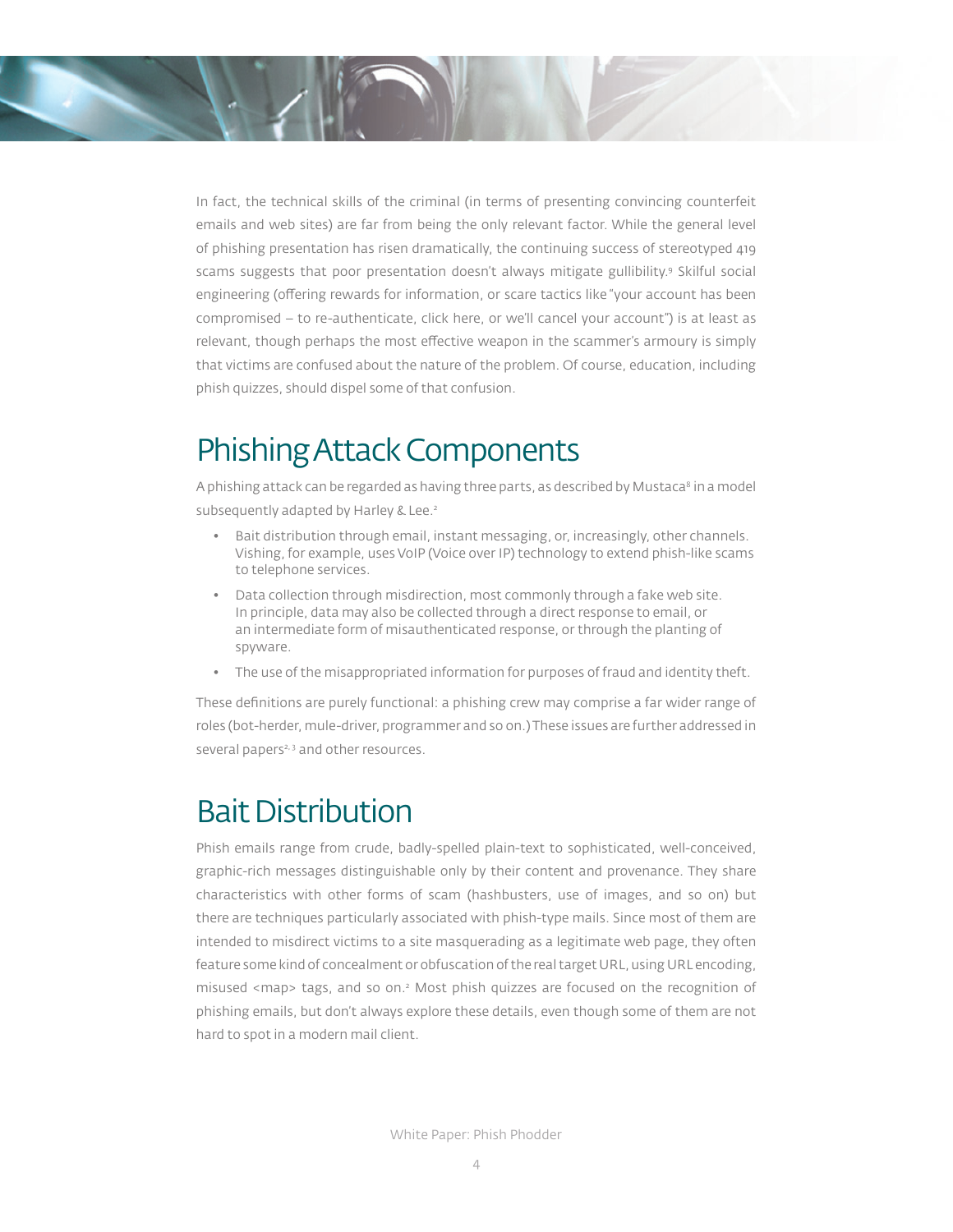

Bait emails are not the only way of decoying a potential victim away from a legitimate web site to a spoofed site or an interpolated page or script. Other possibilities include:

- Cousin Domains
- Typosquatting
- Pharming/DNS spoofing
- Forms that pop-up over a legitimate site
- Some form of Cross-Site Scripting

However, these techniques are not usually detailed in phishing quizzes, and not particularly easy to represent using static graphics.

#### Data Collection

- Web sites constructed to resemble the phished organization's site, often incorporating elements of the genuine site.
- Dynamic insertion of code into the legitimate site through compromise of the browser or machine.
- Pop-up or pop-down forms designed to appear when the real site was accessed via a link in the email.

Bait and data collection are not dependent on email/messaging or web pages and forms. The installation of some form of spyware for data collection can be achieved by a number of alternative approaches: for example, over unsafe network shares, the use of unpatched vulnerabilities, drive-by downloads, and so on. We won't consider the role of bots and botnets in the phishing problem in this paper, but some of these attacks are part of the bot controller's standard armoury.10 Again, we don't see these issues referenced directly in phishing quizzes: nor do we see much consideration of the 3rd aspect of the model (misuse of the data for criminal/fraudulent purposes) except in text-oriented multiple choice tests.

### Literature Review

We can't cover the whole range of current literature in this area and still do justice to our main theme, but here a few interesting references. Others are included in another paper.<sup>2</sup>

"The Emperor's New Security Indicators"<sup>11</sup> is an attempt to evaluate the usefulness of website authentication measures. The study concluded that:

- The absence of HTTPS indicators did not dissuade participants from entering their passwords when asked to carry out common online banking tasks.
- The absence of site authentication images did not dissuade them, either.
- The use of site authentication images can cause site users to ignore other security indicators.
- Participants who were role playing were more apt to disregard attack clues than those who were using their own passwords to access an account.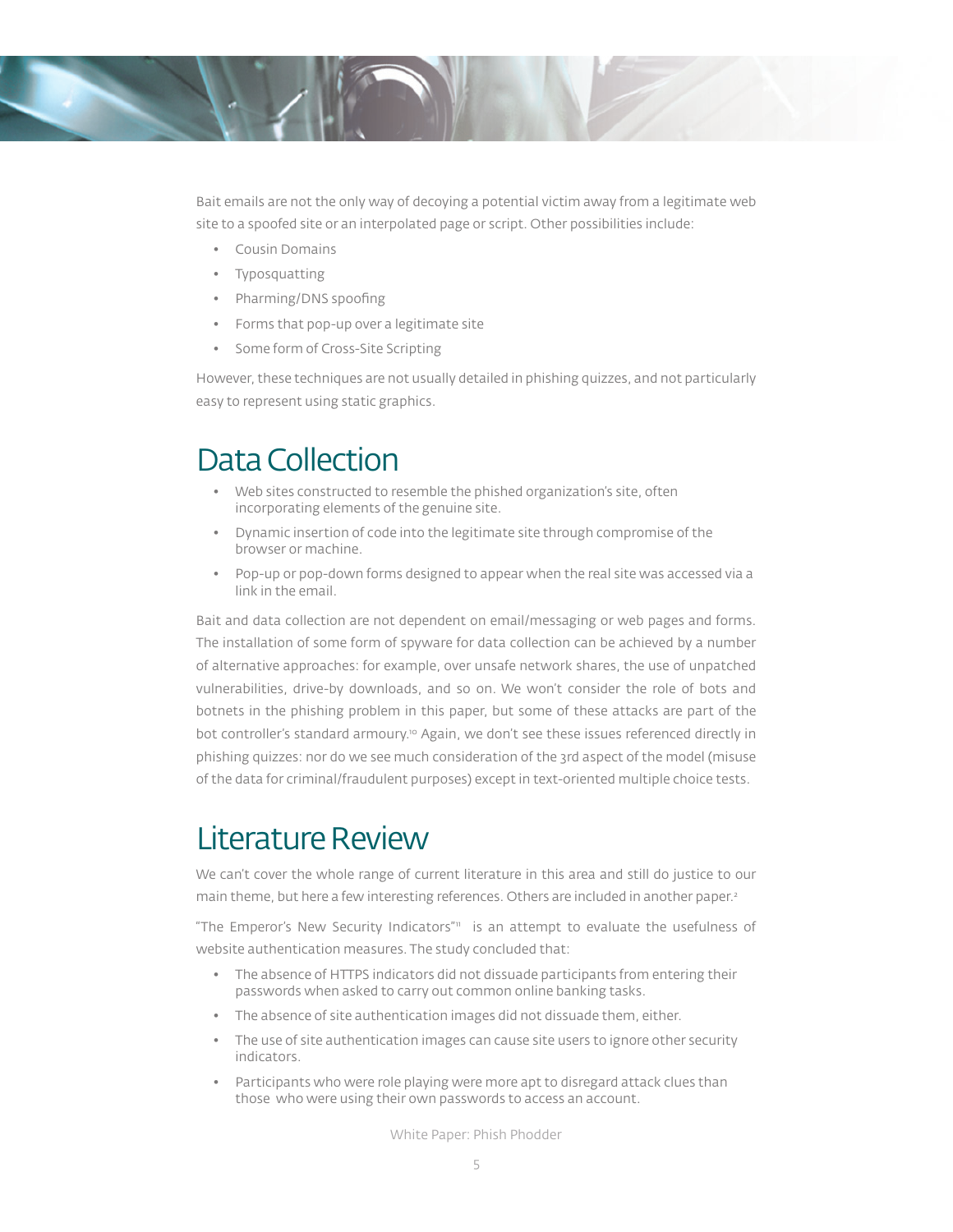However, it's unclear how closely the behaviour displayed by participants in the study environment reflected their behaviour in real life online transactions. Whalen and Inkpen,<sup>12</sup> in a study referenced in," also suggested that study participants were more careful with their own data than with "made-up" data, and Schechter and co. did acknowledge that design aspects of their own study could have caused participants to behave less securely than normal.

"Why Phishing Works"<sup>13</sup> focuses on data collection, specifically via spoofed web sites. This study suggested that a well-spoofed site could take in over 90% of the participants, even though they were aware of phishing, if not of the technological issues.

- Nearly a quarter of participants were influenced only by the content of the web site in evaluating its authenticity: they were more "persuaded" by design (favicons, animated and static graphics etc) than by SSL or certification indicators/nonindicators.
- These indicators of trustworthiness were poorly understood or totally unnoticed. The authors were able to fool even their most knowledgeable subjects, using simple spoofing techniques to counterfeit such indicators.
- Legitimate sites that enforced restricted access from SSL-protected pages were actually perceived as less trustworthy.

"Protecting People from Phishing: the Design and Evaluation of an Embedded Training Email System"14 illustrates interesting alternative approaches to quizzes, using (1) a simple text and graphics "intervention" illustrating self-protection (2) a similar intervention, but in cartoon form. In fact, as long ago as 2000, one of the authors implemented a company wide modification of the email client to include a "Send to Virus Alert team" button along with the usual "Reply", "Forward" etc. This was geared more toward cutting down hoax traffic (by filtering through the security team). However, because it was backed with a general program of education around security and malware, along with an extensive securitydedicated Intranet, it was quite effective in that people often checked out phishes and scams by using that button.

"Best Practices for Businesses To Avoid Being Phished" is a document being developed by the Anti-Phishing Working Group, the Mail Anti-Abuse Working Group, and the US Homeland Security Identity Theft Technology Consortium. Rather than relying purely on educating the user, it takes the approach of educating the kind of business that is liable to be phished in the kind of best practices that make it less easy for the phishing gang. We have a good deal of sympathy for that approach. The continued use of such poor practices as phish-like text, inadequate personalization, and unnecessary URL redirects into a very different domain, is referred to by James and others<sup>3</sup> as "consumer mis-education", since it primes potential victims to accept bad practice as "legitimate". However, part of the task of educating the banks (etc) is to persuade them to take on the responsibility of educating, in turn, their customers.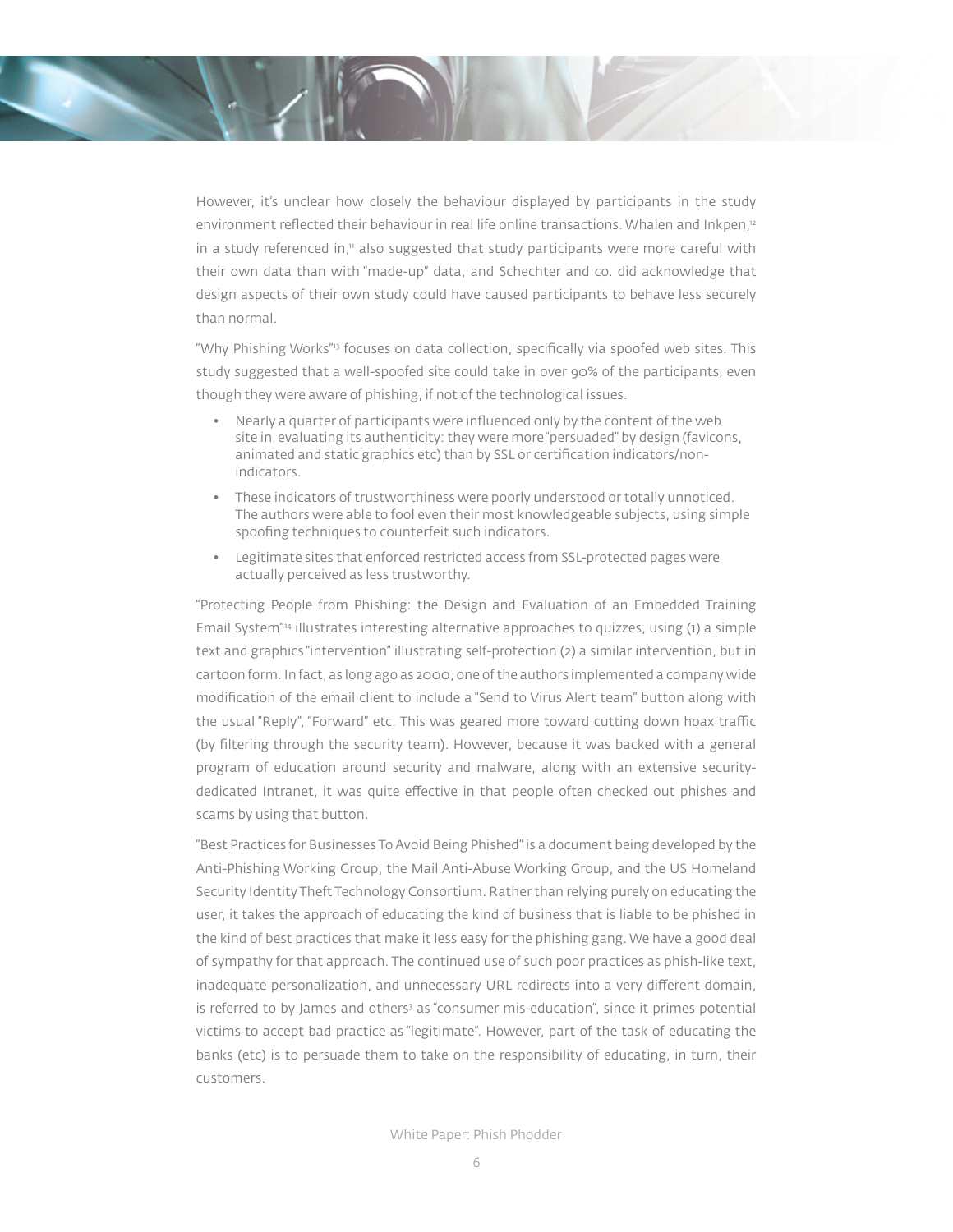## De-Gulling the Gullible – Teaching **Scepticism**

Phishing quizzes are an increasingly popular approach to end-user education. These are usually:

- multiple-choice questionnaires aimed to raise consciousness about phishing issues.
- email or web-site recognition tests where the participant assesses whether sample messages or (less often) sites are genuine. These are, however, of highly variable quality. Sometimes the testing site's own analysis of "suspicious" attributes is inadequate or misleading.

Multiple choice questions are as good or bad (and as up-to-date) as the knowledge of the compilers, and we don't consider them at length here. We would point out, though, that general questions along the lines of "How many phishing mails are sent out every month" have little mitigating impact on the participant's vulnerability to those mails.

The most common type of phishing quiz we've encountered is the type where the subject is shown a number of sample emails and invited to categorize them as either phishing mails or legitimate communications. Informal discussion with an arbitrary sample of other security professionals suggests that they generally:

- Pick up all the real phishes
- Correctly assess some mails as legitimate
- "Fail" to recognize some legitimate mails as such. We believe that this often results because, lacking sufficient contextual information to assess their legitimacy, they err on the side of caution.

Anecdotal evidence suggests that even the general public score better on phish recognition than they do on legitimate but phish-like mails. But is that their problem, or that of the institution that sends out phish-like emails? We have come to the following conclusions, based on fairly informal research into web based phishing quizzes currently found on the Web:

• Quizzes based on categorizing sample emails as phish or legitimate are based on or give rise to the assumption the participant can make an accurate assessment, irrespective of the legitimacy of the mail, simply by viewing a screenshot. However, they often supply insufficient information to make an accurate decision. It's still common for quizzes not to indicate whether embedded URLs were exactly as shown, obfuscated, or otherwise deceptive – as when the apparent and real target link are quite different. Thus, the subject loses the advantage of an important visual cue for identifying some kinds of phish.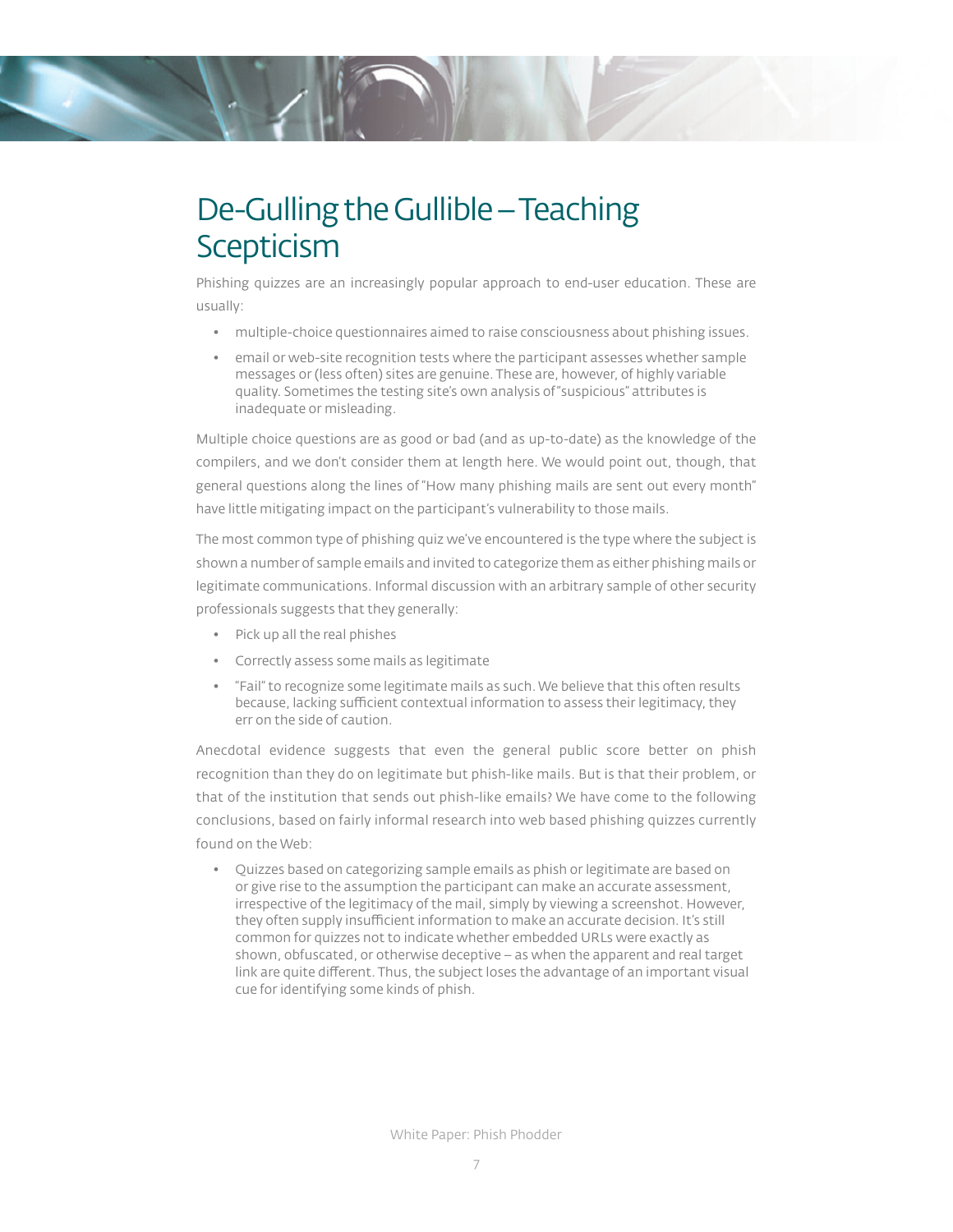- The use of static screenshots of sample messages itself deprives the subject of other visual cues such as access to HTML source code, knowledge of whether the message has been sent to a 'legitimate' email address – often phishes are so convincing, that only knowing that you don't use a particular email address or that particular service will help you to identify a phish) and so on. Quizzes rarely explicitly address a heuristic – "Do I have a business relationship with the apparent sender of this message?" – that may be key to the individual recipient, but is less helpful to support staff, email administrators and so on.
- Quizzes don't support (or, at any rate, encourage) the use of tools like whois to check the bona fides of a referenced site, so how do you reach a conclusion on whether a site that doesn't use the organization's primary domain is nevertheless genuine? Indeed, if the message purports to come from an institution you don't know or deal with personally, how can you be sure what their primary domain is? The quiz usually makes the implicit assumption of an existing relationship, for the purpose of the quiz ("Imagine that you are a customer…") but doesn't give that contextual information.
- How do you legislate for other attacks such as DNS misdirection, cybersquatting or typosquatting? We have seen quiz samples where the apparent and real target URL were the same,
- Real phish emails are relatively easy to categorize as such for a practiced observer. It's not always so easy for even a hardened phish-watcher to confirm that mail is genuine without using other resources. Sometimes it's easier to guess if you've done a few quizzes, but that's about second guessing the quizzer, not about being security-literate. The point here isn't really about perfect scores in "off the top of the head" discrimination exercises: on the whole, it's about evaluation based on incomplete data, and the "correct" answer in such a scenario is always to assume the worst.
- Where legitimate institutions send emails that don't conform with best practice, they actually inadvertently groom the customer on behalf of the scammer. Quiz sites may prefer examples of such mails: mails that conform to good practice such as including the recipient's name are probably easier to categorize, but "too easy to guess." In the end, perhaps it's a question of what point the quiz site is trying to make when it includes genuine mails. Of course, the site has to include some genuine mails, or it wouldn't be much of a quiz, but that might mean that a quiz isn't the best approach in this case.
- Alternatively, the site may be making the same point about customer grooming: however, it's rare for a site to make this point explicit with reference to a quiz sample, perhaps because of a reluctance to offend the institution from which the sample mail was sent. If a poorly-formatted, de-personalized, phish-like message is used as an example of a genuine mail, it may be categorized as fake. When this happens, the participant is "penalized" or at any rate marked down for being suspicious of a mail that illustrates bad practice. Clearly, the "wrongness" in this instance should be ascribed to the provider, not to the person taking the quiz.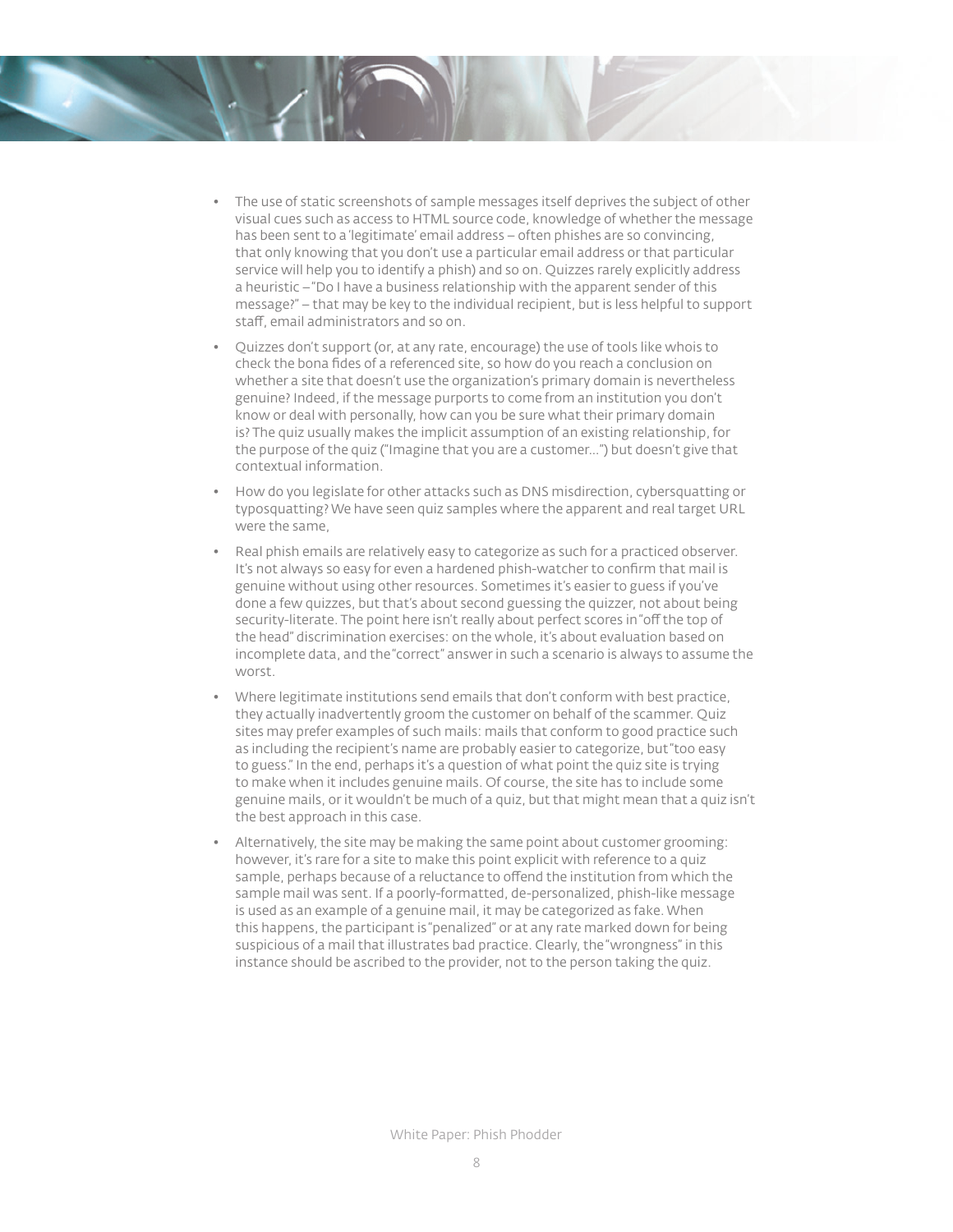We still see quiz examples that are based on poor practice. One recent "genuine" example has no obvious personalization, doesn't refer to any means of accessing the account in question except through an embedded link, and includes such classic phish text as "Please do not attempt to respond to this email." The quiz answer relating to this question is basically that "You can only tell if this is legitimate if it's an institution you have an account with and the situation they're flagging is one you know applies to your account." A phish mail example explains in the answer that the scammer used an unspecified zero-day attack to misdirect the recipient to a spoofed site instead of gimmicking the URL so that the real target diverged from the apparent URL. These examples make essential points, but not as constructively as we might wish.

### **Conclusion**

What are the advantages of the phishing quiz to the participant?

- It has a perceived and actual social benefit. It's bound to help in terms of raising general awareness of the problem, and unless it's horrendously misconceived and/ or badly implemented, the subject should learn something from it. If they finish it, that is: there is anecdotal evidence that a significant percentage of people who take phishing quizzes don't complete even short ones (8-10 questions). There may be unexplored ergonomic and psychodynamic issues here: for instance, after taking a number of questions and receiving no feedback, it may be that people get bored or discouraged, and don't care enough to complete the quiz.
- It's more fun than most security-related activities, and appeals to the competitive instinct. This is likely to impact on the efficacy of the learning mechanism: "... the more interactive and interesting the training, the more likely the individual is to actually learn and retain something new."15

What are the advantages to the quizzer?

- If a quiz succeeds in raising awareness and reducing susceptibility to phishing techniques, that benefit may be shared by the quizzing organization (happier customers, more trust in the Internet as a medium for financial transactions, and so on). Even security vendors whose revenue stream is dependent on technological solutions are rarely so cynical as to oppose supplementary educational solutions, or so naïve as to believe that piecemeal educational initiatives pose a major threat to the sales potential of technological solutions.
- Even if it doesn't work, the organization gains brownie points for being socially responsible and doing their bit to address the phishing problem. We don't, of course, suggest that quizzing organizations don't expect their quizzes to have any beneficial impact on the problem, though we do, clearly, have reservations as to how profound this impact is likely to be.
- The kind of quiz we've discussed here is easy to compile, especially the email discrimination tests. Too easy, perhaps: many of the tests we've seen don't show evidence of expert input either from anti-phishing gurus or from educationalists.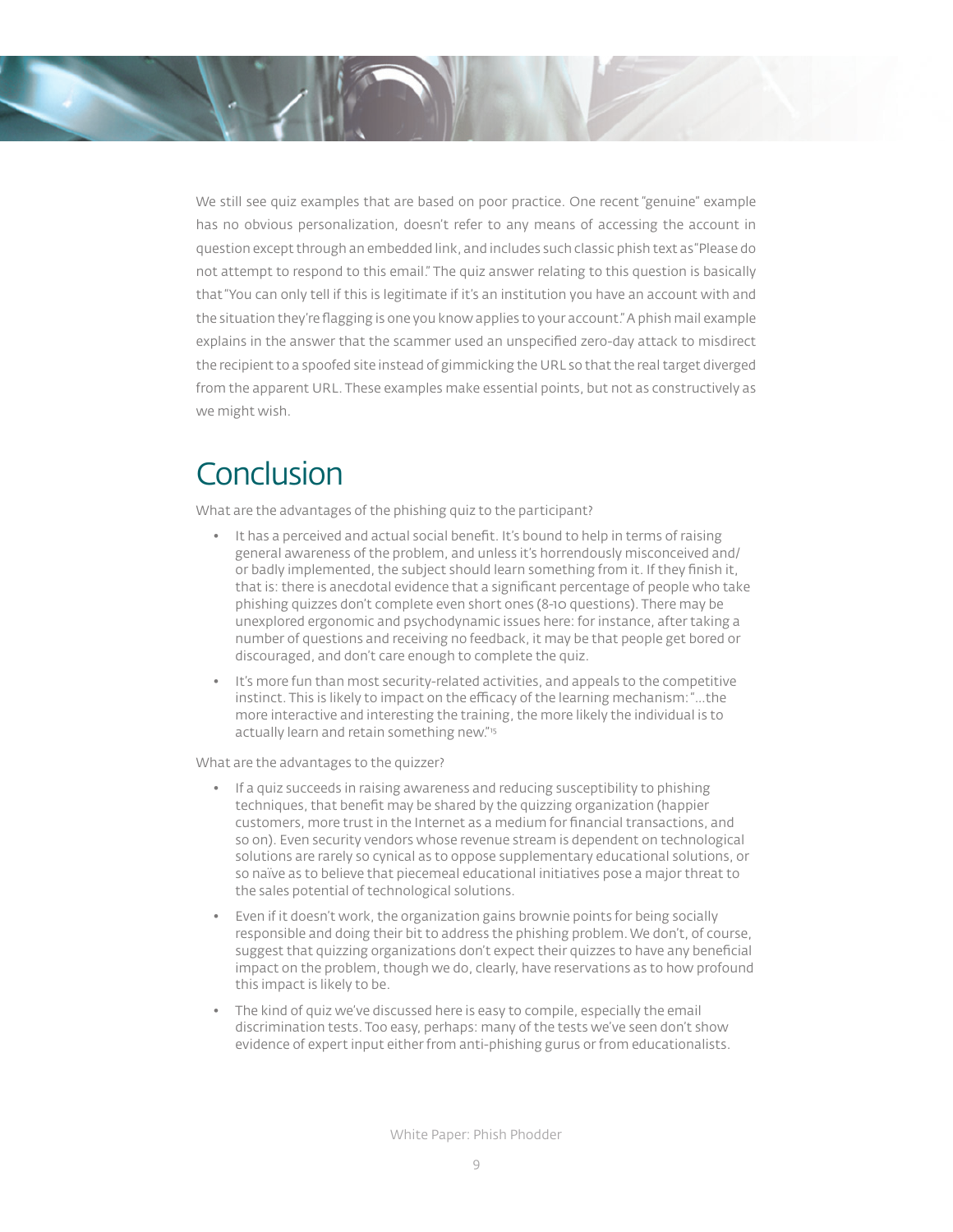

Here's the real issue. What are the advantages to the phishing gangs?

- Quizzes present a simplified view of the issues. They focus on one or two aspects of the phishing/blackhat economy problem (especially phishing emails) that are particularly susceptible to a Janet and John (USians may be more familiar with Alice and Jerry or Dick and Jane) approach to education. Other aspects (mule recruitment, for instance) could addressed with a similar approach, but this doesn't seem to happen. Aspects that can't conveniently be addressed with a screenshot are less likely to be addressed, and if they are (say as a supplementary sidebar or FAQ entry), are less likely to be absorbed.
- Most quizzes concentrate on a very limited subset of sample types and issues. They don't usually consider mechanisms in depth, focusing on (some) symptoms rather than the disease.
- A phisher interested in researching the psychodynamics of phish response gets an overview of what the establishment is teaching the masses about phish recognition. The less adequate the teaching, the easier it is to avoid any specified heuristics.
- The subject who does well in some phish quizzes (phizzes?) may be misled into overestimating the significance of the result and a false sense of security.

There is no single solution to the phishing problem, and if there was, it probably wouldn't be education – well, maybe if it was global and well-implemented, but that hasn't happened yet – and technical solutions, important though they are, are out of scope for this paper.

Too often in security, we see a problem exacerbated by well-meant but ill-founded advice from sources that the everyday user might assume to be authoritative: for example, some of the phished institutions, government agencies, the media, law-enforcement agencies. Phished institutions must conform to (and other agencies must promote) best practice:

- Communicating with their customers using personalized messages, expressed in ways that make it harder for phishing gangs to make fraudulent messages look genuine. Can we perhaps suggest exclusive use of snailmail or properly secured electronic channels for sensitive communications? (However, these measures are only useful if the customer is aware that they are in place.)
- Never using email to ask for personal identification information or to link directly to sites, especially on secondary domains or third-party sites.
- Making it easier for customers to get reliable advice and information from customer support facilities in cases of doubt.

Certainly, anyone presuming to give advice on good practice should:

- Be more specific than "Be careful" and "Don't go to suspicious web sites."
- Try not to mislead with poor advice or partial information that may be inadequate in some contexts.

What's the intention of a phishing quiz? Even a poorly designed quiz raises awareness of the problem, but may be worse than useless if it reinforces wrong assumptions on the part of the quiz participant. Some quizzes seem promote a service: "Discrimination is too difficult for your tiny brain: buy our product, or even use our free toolbar/site verification service/whatever." That's not wrong in itself: a vendor is in the business of selling products or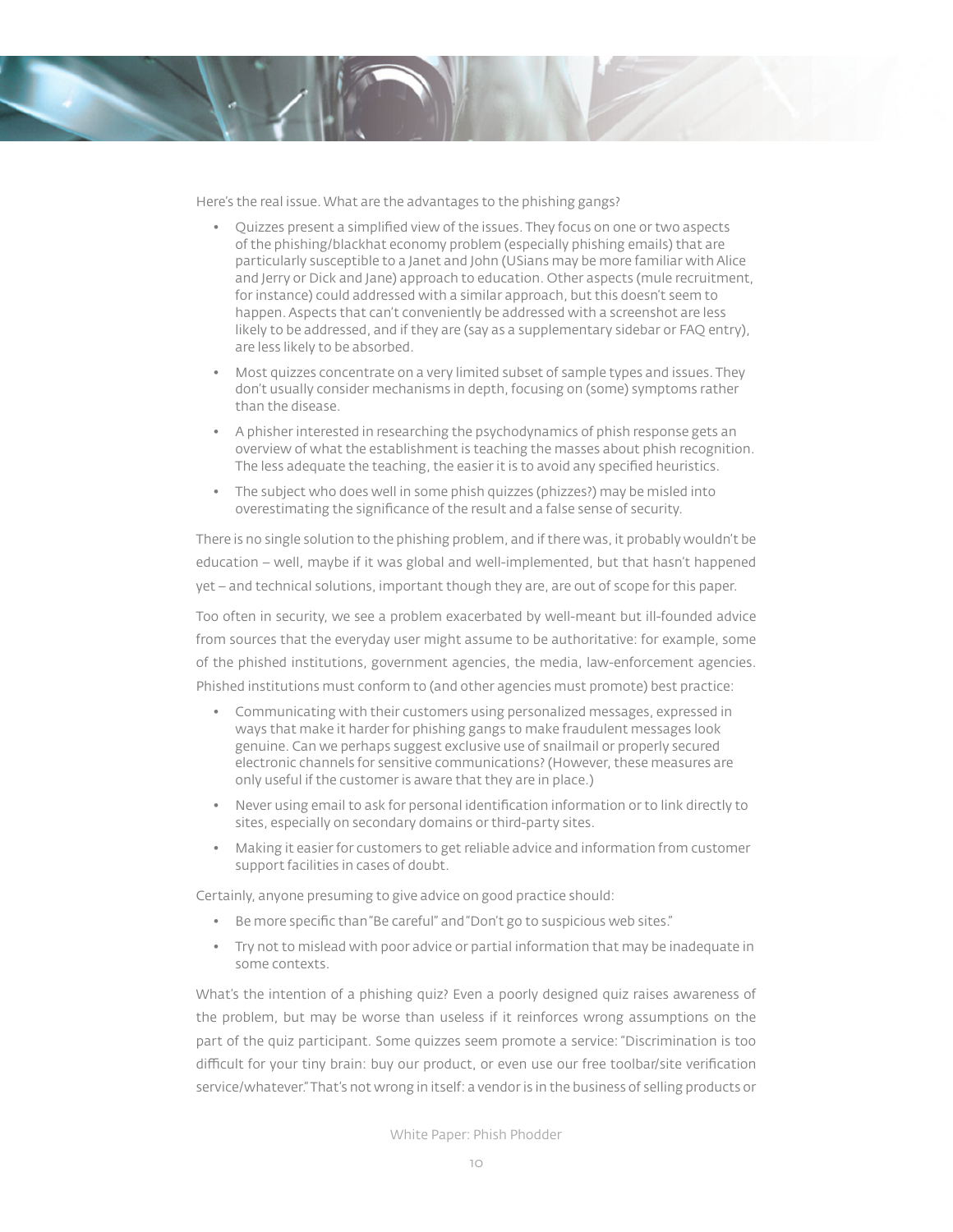services. If the product or service in question is free, it seems even more churlish to criticize, but there is a problem in that this message fosters dependence, not awareness: worse, that dependence is on a technical solution that is likely to rely on detecting specific instances of malice, rather than a generic class of detection.

A quiz that simply tells you whether you assessed (or guessed) correctly without any further explanation is, it seems to us, of little use. If it's found on a vendor site, it even carries that same implicit "use our spam service" message.

The best quizzes are, in our humble opinion, those that leave the participant knowing more than they did when they started. The following "useful things to know" are summarized from a detailed section on recognition heuristics in another of our papers:<sup>2</sup>

- If you don't have a pre-existing relationship with the apparent sender of the message, they shouldn't be sending you requests for sensitive information about an account you don't have (or anything else!)
- Use a specific (dedicated) email address for internet transactions: discard mail to other addresses.
- Untoward urgency ("You must log in within 24 hours or your account will be terminated") is usually intended to panic you into responding inappropriately.
- Requests for sensitive data (credit card numbers, account details, Social Security Numbers, PINs – the more detailed, the more suspicious) sent by email and channeled through direct web links are either malicious or bad practice.
- The more data requested, the more suspicious: these data amount to a substantial definition of financial/social identity. However, an attacker can acquire byte-size lumps of apparently insignificant data over time to aggregate into a full-strength ID theft package.
- If no-one complains about bad practice, it won't stop.
- If you respond, do so 'out-of-band': e.g. go to the legitimate site directly (not following links from email), or contact the customer services department or local branch to verify authenticity. There have been (incredibly rare) cases where scams have been elaborate (or bank staff ill-informed or ill-advised) enough for even these measures to be compromised. However, unless you're a gullible billionaire caught up in an elaborate negotiation with the wife of the ex-president of Nigeria, you should be ok.
- Impersonal is suspicious. "Dear Citibank customer" or "Dear fredbloggs@bigfoot. com" doesn't qualify as personalized. Even "Dear John" or "Dear Donald Trump" doesn't prove personalization: there are many ways to link a name and an email address, and sometimes the process can be automated. If another identifier is used (e.g. an account number or eBay registered name), check that it isn't just made up.
- Multiple addressees, a generic mailing list addressee (e.g. "Client-list") or no addressee (i.e. a blind copy) all suggest random/multiple mailings.
- Any message apparently from someone you already deal with (IRS, your bank, eBay) that requires you to re-authenticate online from a link in the message is either fraudulent or incompetent. Embedded phone numbers are also suspicious. Always use known valid numbers and addresses, and pre-established login procedures.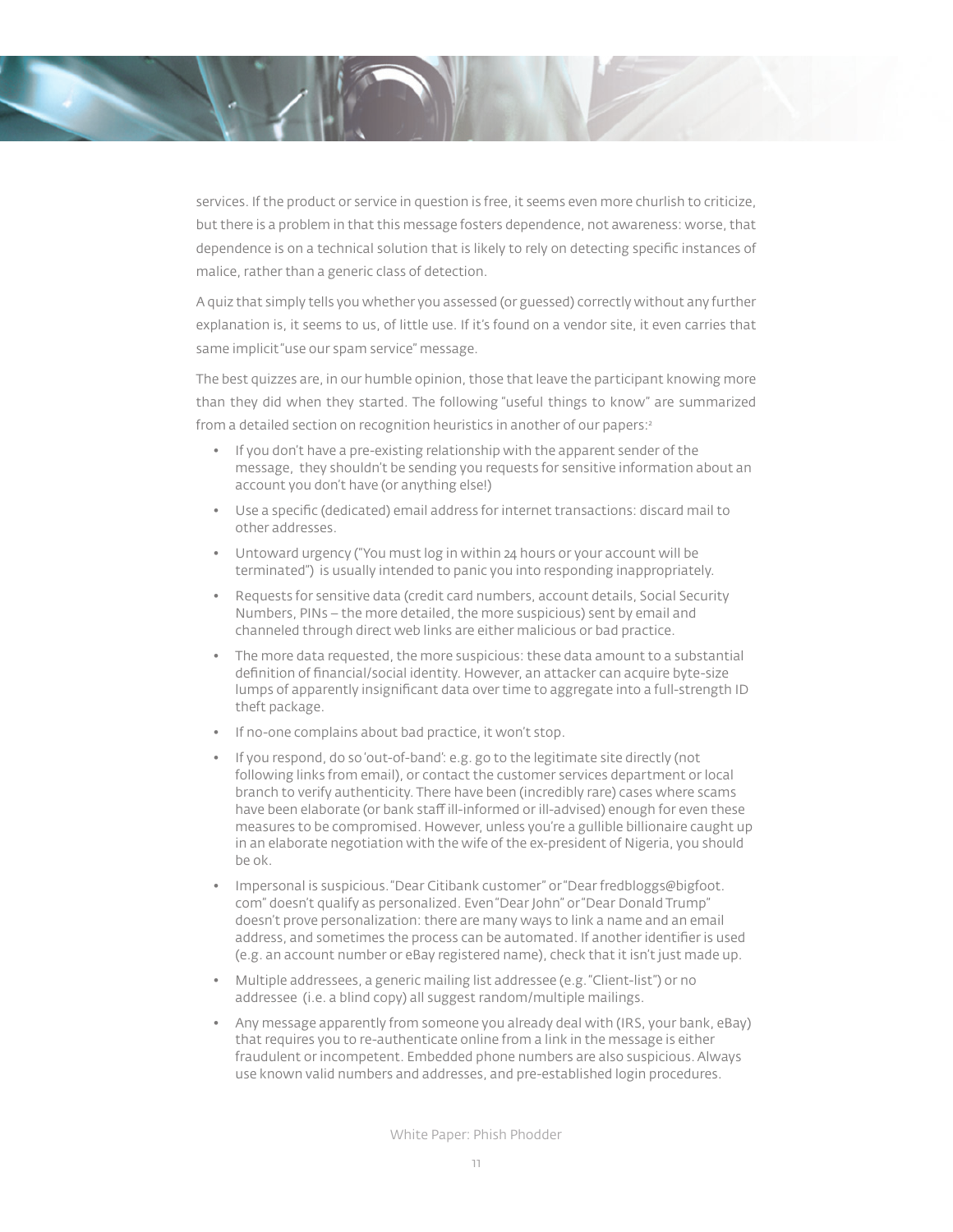

- Pidgin English or poor spelling is suspicious, but impeccable presentation doesn't prove legitimacy.
- There are many techniques for misdirection to a malicious site (URL obfuscation, typosquatting etc) that echo poor practice by legitimate sites (secondary domains, outsourced web pages, tinyURLs, overlength URLS): verify or discard.
- Look for trust indicators such as https:// and digital certificates, but verify them. In particular, padlock icons are not proof of authenticity.
- Technical tricks to evade standard detection technologies<sup>22</sup> such as image spam, hashbuster graphics or text, obfuscating text and tags, font colour tricks, divergent URLs and so on are a good indication of malice (or at least of spamminess).
- Some of these indicators, however, are of more use and interest to the security professional than to the everyday user and quiz participant.

A final thought: is it helpful to talk about "ID theft IQ", or "Phishing IQ?" An educationalist correspondent has pointed out<sup>16</sup> that phishing is a matter of concern "because users were and are vulnerable because the internet is in their own homes." It's also been pointed out that phishing risks are not entirely confined to those old enough to hold a bank account.<sup>17</sup>

An "Intelligence Quotient" is an attempt to index intellectual development and/or ability relative to the rest of a population, but the kind of adaptive social "intelligence" that "real" educationalists favour nowadays is actually closer to what this kind of quiz could measure, if implemented with sufficient rigour.

To paraphrase Andrew Klein,<sup>18</sup> it's not enough to point out to people that they guessed wrong. You have to show them where to look for better indicators, and who they should blame for the bad practices that condition them to guess wrong. The trick is not only to raise awareness, but to encourage appropriate responses.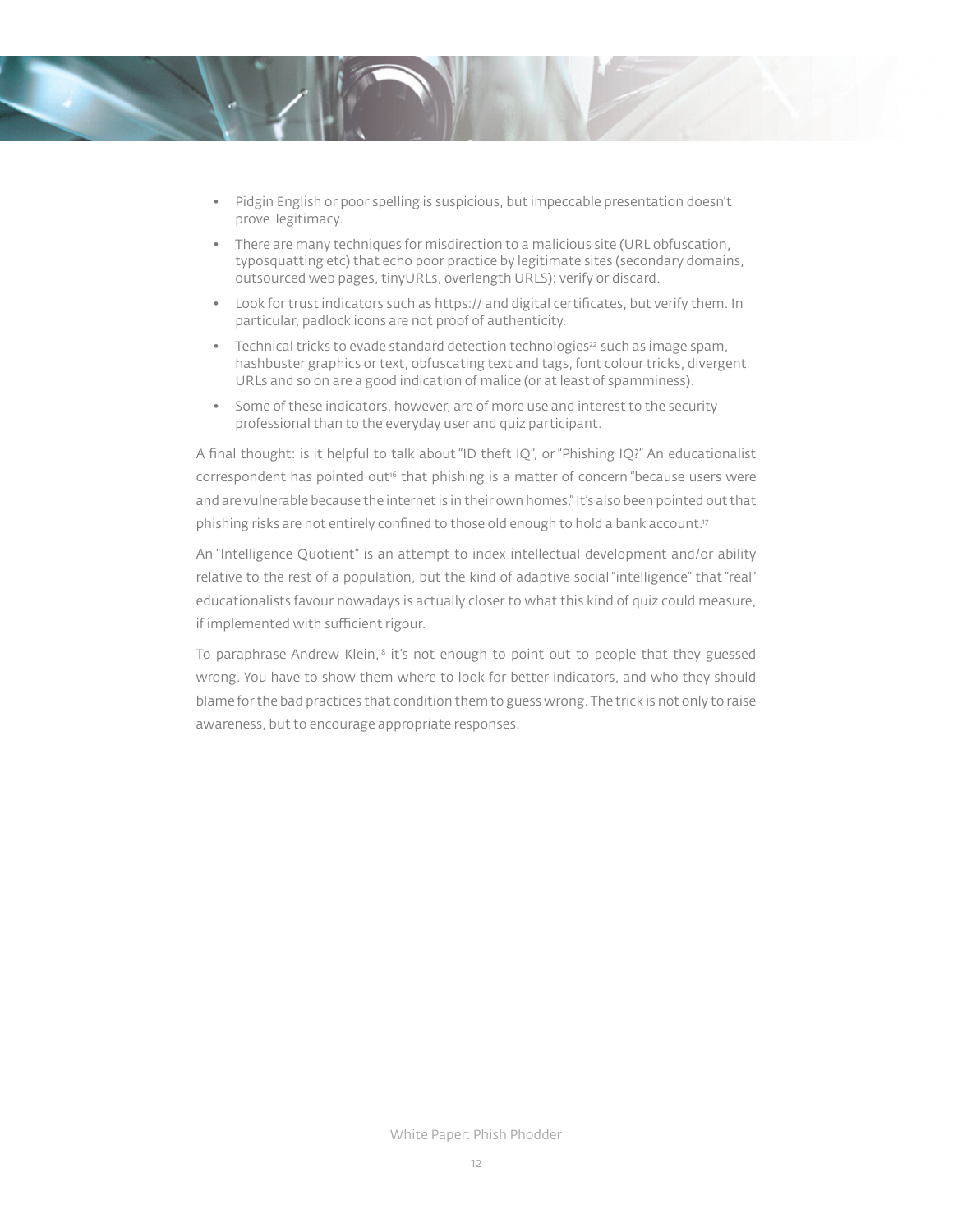

#### References

- 1. Martin Overton: "An African A-F-F-AIR…" (Virus Bulletin, April 2007); David Harley: "Stalkers on your Desktop", in "The AVIEN Guide to Managing Malware in the Enterprise" (Syngress, 2007)
- 2. David Harley & Andrew Lee: "A Pretty Kettle of Phish", (http://www.eset.com/download/ whitepapers.php)
- 3. Christopher Abad: "The Economy of Phishing: a Survey of the Operations of the Phishing Market (http://firstmonday.org/issues/issue10\_9/abad); Lance James, "Phishing Exposed" (Syngress, 2005); David Harley, Enrique Gonzales, Ken Dunham, Jim Melnick: "Crème de la CyberCrime" in "The AVIEN Guide to Managing Malware in the Enterprise" (Syngress, 2007)."
- 4. Daniel Barrett: Bandits on the Information Superhighway (O'Reilly, 1996)
- 5. David Harley, Robert Slade & Urs Gattiker: "Metaviruses, Hoaxes and Related Nuisances" in "Viruses Revealed" (Osborne, 2001)
- 6. Robert Slade, "Dictionary of Information Security", Syngress, 2006
- 7. Lee, A. "Eset warns about IRS Phishing Scam" (http://88.208.205.84/joomla/index. php?option=com\_content&task=view&id=1341&Itemid=5); Frank Washkuch Jr: "Phishing scam uses Social Security ploy", (http://www.scmagazine.com/uk/news/article/604182/ phishing-scam-uses-social-security-ploy/)
- 8. Sorin Mustaca: "Present and Future Phishing Techniques", in Virus Bulletin, September 2006
- 9. Michael Peel: "Nigeria-Related Financial Crime and its Links with Britain" (http://www. chathamhouse.org.uk/pdf/research/africa/Nigeria1106.pdf)
- 10. Craig Schiller, Jim Binkley et al: "Botnets: the Killer Web App", Syngress 2006.
- 11. Stuart E. Schechter, Rachna Dhamija, Andy Ozment, Ian Fischer: "The Emperor's New Security Indicators: An evaluation of website authentication and the effect of role playing on usability studies" (http://usablesecurity.org/emperor/emperor.pdf)
- 12. T. Whalen and K. Inkpen: "Gathering Evidence: Use of Visual Security Cues in Web Browsing" in "Graphics Interface" (2005).
- 13. R. Dhamija, J. Tygar, and M. Hearst: "Why Phishing Works", in "Human Factors in Computing Systems" (2006).
- 14. Ponnurangam Kumaraguru, Yong Woo Rhee, Alessandro Acquisti, Lorrie Cranor, Jason Hong, Elizabeth Nunge: "Protecting People from Phishing: the Design and Evaluation of an Embedded Training Email System", CyLab, Carnegie Mellon University 2006.
- 15. Jon McDowall, Fraud Resource Group (personal communication, 2007)
- 16. Dai Barnes, David Harley: ICT in Education network discussion, http://ictineducation.ning. com/forum/topic/show?id=686727%3ATopic%3A261&page=1&commentId=686727%3ACom ment%3A601
- 17. David Harley, Eddy Willems, Judith Harley: "Teach Your Children Well: ICT Security and the Younger Generation" (Virus Bulletin Conference Proceedings, 2005.)
- 18. Andrew Klein, SonicWall (personal communication, 2007)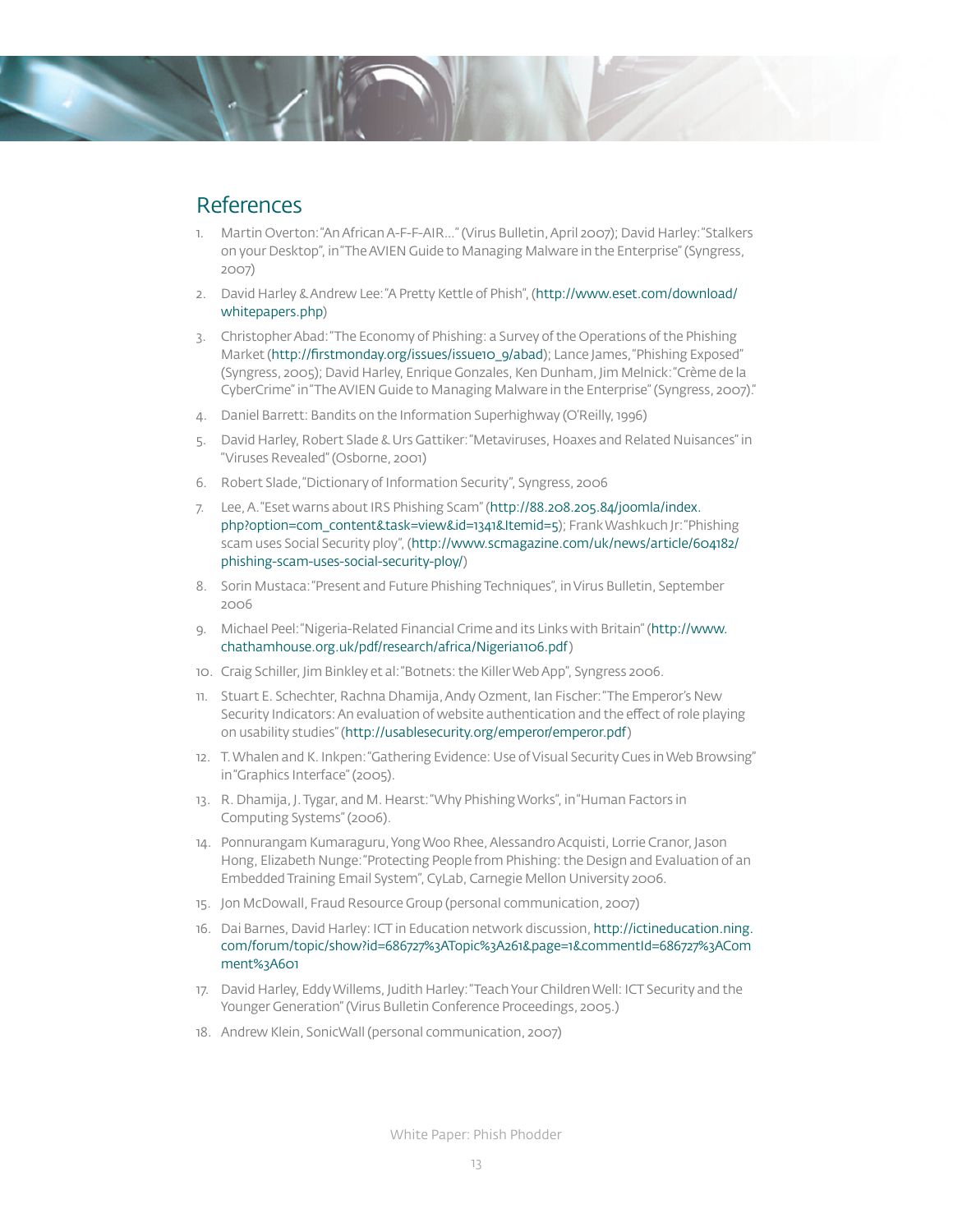#### Glossary

| <b>Bcc (Blind Carbon Copy)</b>    | Email receiver field: recipients listed in the Bcc field are<br>not shown in the copies sent to the primary recipient(s)<br>in the To field, or to the secondary recipient(s) in the<br>Cc (Carbon Copy) field. This terminology dates back to<br>typewritten business letter practice, of course.                                                                                                                                                |
|-----------------------------------|---------------------------------------------------------------------------------------------------------------------------------------------------------------------------------------------------------------------------------------------------------------------------------------------------------------------------------------------------------------------------------------------------------------------------------------------------|
| <b>Botnet</b>                     | Network of bot-compromised systems under the control<br>of a bot herder.                                                                                                                                                                                                                                                                                                                                                                          |
| Carding                           | Sometimes used as a synonym for phishing. Also applied<br>to the fraudulent use of an (often stolen) credit card,<br>resulting in direct loss to the retailer, rather than the loss<br>of the card owner's money or identity. May also apply to<br>a scammer's checking that a stolen card is still valid.                                                                                                                                        |
| <b>Cousin domains</b>             | Domains registered with names that incorporate the<br>names of targeted institutions or a close variant with the<br>intention of setting up a phishing web site.                                                                                                                                                                                                                                                                                  |
| <b>Cross-Site Scripting (XSS)</b> | A common partial misnomer for an attack where a<br>client-side or server-side vulnerability is used to facilitate<br>an attack against a client application.                                                                                                                                                                                                                                                                                      |
|                                   | The kind of techniques sometimes attributed or related<br>to XSS include injecting an arbitrary malicious script into<br>a web transaction, injection of malicious data specially<br>formatted to force the server to misinterpret the input,<br>and even forcing [9] insecure redirect mechanisms.                                                                                                                                               |
| Cybersquatting                    | Registration of a domain with the intention of benefiting<br>in some way from a perceived but deceptive or malicious<br>association between the registrant and a legitimate site<br>or business.                                                                                                                                                                                                                                                  |
| Favicon                           | Abbreviation for 'favorites icon': icon associated with a<br>particular website or webpage and displayed in many<br>current web browsers.                                                                                                                                                                                                                                                                                                         |
| Hashbuster                        | Some spam filters use a database of "hashes" to identify<br>spam messages: these are a kind of "fingerprint" of<br>a message. It has long been common for spammers<br>(among others) to include random text in the subject or<br>body of a message, so as to generate random changes<br>from one spam iteration to another, thus throwing<br>off filters that rely on checksums or hashes. Similar<br>techniques have been applied to image spam. |
| Keylogger                         | As applied to phishing, a form of spyware or Trojan that<br>records a computer user's keystrokes without his or her<br>knowledge and passes the information on to a criminal,<br>botherder etc.                                                                                                                                                                                                                                                   |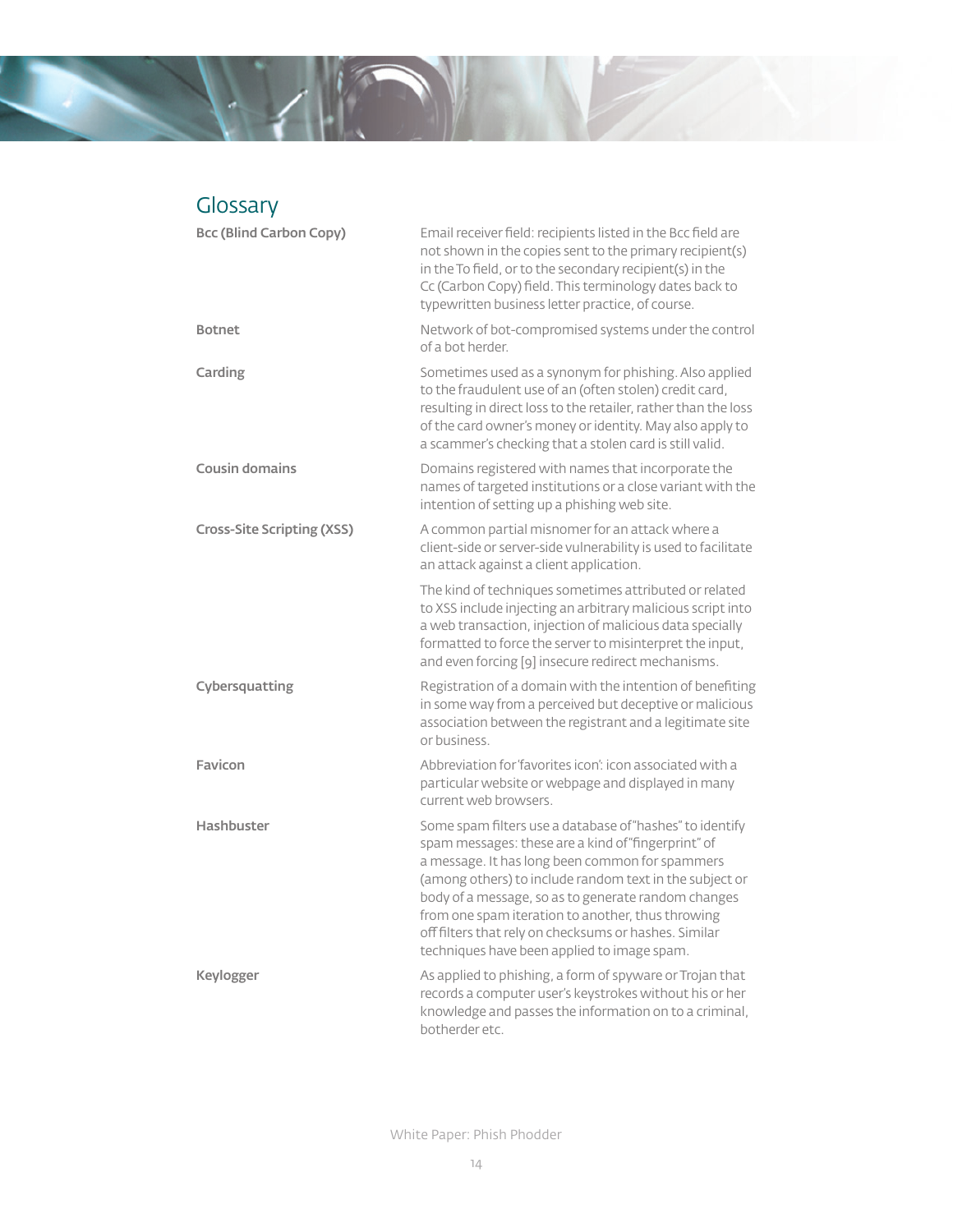

| Mule                      | In phishing, usually refers to someone who is involved<br>with money laundering by receiving and forwarding<br>fraudulently acquired funds, goods or services.                                                                                                                                                                                                                                                                                 |
|---------------------------|------------------------------------------------------------------------------------------------------------------------------------------------------------------------------------------------------------------------------------------------------------------------------------------------------------------------------------------------------------------------------------------------------------------------------------------------|
| Pharming                  | DNS spoofing is a term applied to the malicious, covert<br>redirection [1] of a web browser from a legitimate site to<br>a different, illegitimate IP address/web page. This simple<br>technique is effective, because it works even when the<br>user directly enters the correct URL into a browser.                                                                                                                                          |
| Pump and Dump             | A form of stock fraud in which the value of stock is<br>artificially inflated so that dishonest speculators can<br>make a profit by selling off when the price is high. This<br>works well for the scammer, but not for the (usually<br>small) company, or for the scam victims whose<br>contribution to the raising of stock value is rewarded by<br>a plummet in value.                                                                      |
| <b>Social Engineering</b> | Term applied to a wide range of techniques for causing a<br>desired change in behaviour or gaining some advantage<br>by psychological manipulation of an individual or group.                                                                                                                                                                                                                                                                  |
| <b>Spear Phishing</b>     | Phishes aim to hook the users of specific services by<br>pretending to come from a service provider, but the bait<br>is usually distributed more or less randomly: after all,<br>a phishing gang isn't usually able to tell whether the<br>recipient of the message is a customer of that service.<br>Sometimes, though, deceptive mails can be highly<br>targeted, as, for example, in some instances of industrial<br>or economic espionage. |
| Spyware                   | Generic term for a range of malware such as keyloggers,<br>Remote Access Trojans, backdoor Trojans and so on.<br>Malware used for frankly criminal activities such as<br>phishing may also be referred to as crimeware.                                                                                                                                                                                                                        |
| Tsunami scams             | A range of charity scams and hoaxes allegedly raising<br>funds for victims of the 2004 tsunami. Examples include<br>many 419s and phishing mails.                                                                                                                                                                                                                                                                                              |
| Typosquatting             | Variations on the cybersquatting theme include using<br>slightly misspelt names like "Barciays.com" which may<br>look authentic to a careless observer, but may also catch<br>a careless typist looking for the real site.                                                                                                                                                                                                                     |
| Vishing                   | The use of VoIP as a vector for phishing attacks:<br>approaches used include directing the victim to a<br>spoofed phone number to verify sensitive data, as well<br>as directly approaching the victim, indicating that phone<br>numbers in emails are no safer than URLs.                                                                                                                                                                     |